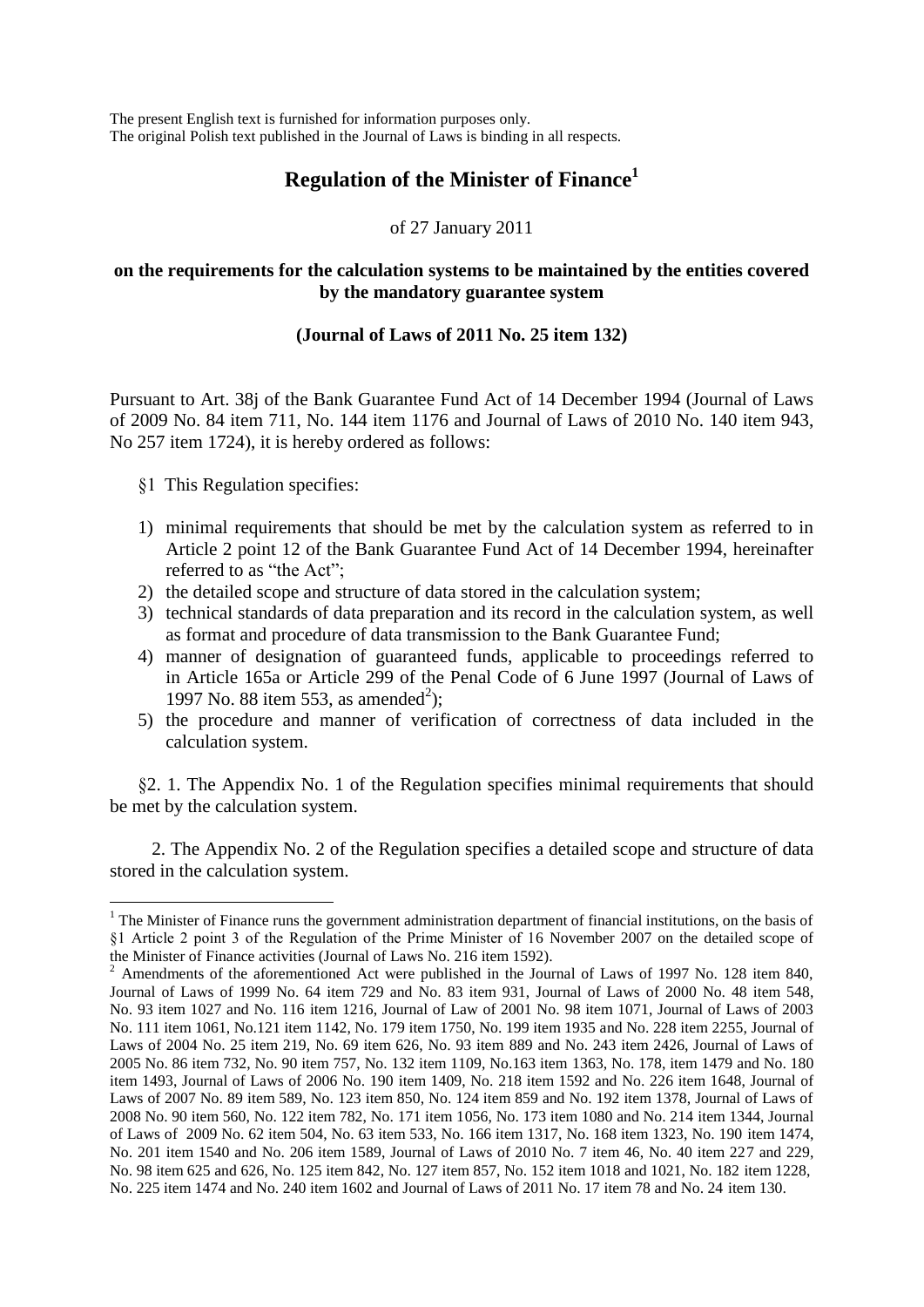3. The amounts reported pursuant to the Appendix No. 2 of the Regulation are expressed in PLN.

§3. 1. The data stored in the calculation system should be saved as an XML file, version 1.0, in accordance with the W3C recommendation [\(http://www.w3.org/TR/REC-xml /\)](http://www.w3.org/TR/REC-xml%20/). File encoding should be prepared in UTF-8 standard.

2. The structure and content of the XML file, shall be compatible with XSD scheme (W3C recommendation: XML Scheme 1.1 [http://www.w3.org/XML/Scheme\)](http://www.w3.org/XML/Scheme), which the Bank Guarantee Fund will make available to an entity covered by a mandatory guarantee system, hereinafter referred to as "entity", in electronic version in the manner stipulated in §4 Article 3.

3. The Bank Guarantee Fund shall provide the dictionaries' values and their updating in electronic version, in the manner stipulated in §4 Article 3.

§4. 1. XML files containing data prepared in the calculation system shall be signed with an electronic signature, verified on the basis of valid qualified certificate, as referred to in the Act of 18 September 2001 on Electronic Signature (Journal of Laws No. 130 item 1450, as amended<sup>3</sup>), by the persons authorised to represent the entity externally.

2. Signatures of the authorised persons, as referred to in Article 1, represent also a confirmation of the reliability and accuracy of reported data.

3. In order to transfer electronic documents, the Bank Guarantee Fund shall make available on the Website an application, hereinafter referred to as "portal", that allows transmitting files using SSL channel.

4. The entity shall notify the Bank Guarantee Fund of the persons authorised to represent the entity and possessing qualified certificates, as well as those persons who facilitate communication with the Bank Guarantee Fund and holding certificates to authenticate the user in ICT systems.

5. Prior to sending, the electronic documents shall be compressed in RAR or ZIP archives and encrypted with the public key provided by the Bank Guarantee Fund.

§5. 1. Data stored in the calculation system is transferred to the Bank Guarantee Fund within the period specified in the request which is stipulated in Article 38h (1) of the Bank Guarantee Fund Act.

- 2. Under the agreement concluded between the Bank Guarantee Fund and the entity, the data is transmitted via portal.
- 3. In justified cases, subject to the approval of the Bank Guarantee Fund, the data can be transferred on the write-once computer storage medium.

<sup>&</sup>lt;sup>3</sup> Amendments of the aforementioned Act were published in the Journal of Laws of 2002 No. 153 item 1271, Journal of Laws of 2003 No. 124 item 1152 and No. 217 item 2125, Journal of Laws of 2004 No. 96 item 959, Journal of Laws of 2005 No. 64 item 565, Journal of Laws of 2006 No. 145 item 1050, Journal of Laws of 2009 No. 18 item 97 and Journal of Laws of 2010 No. 40 item 230 and No. 182 item 1228.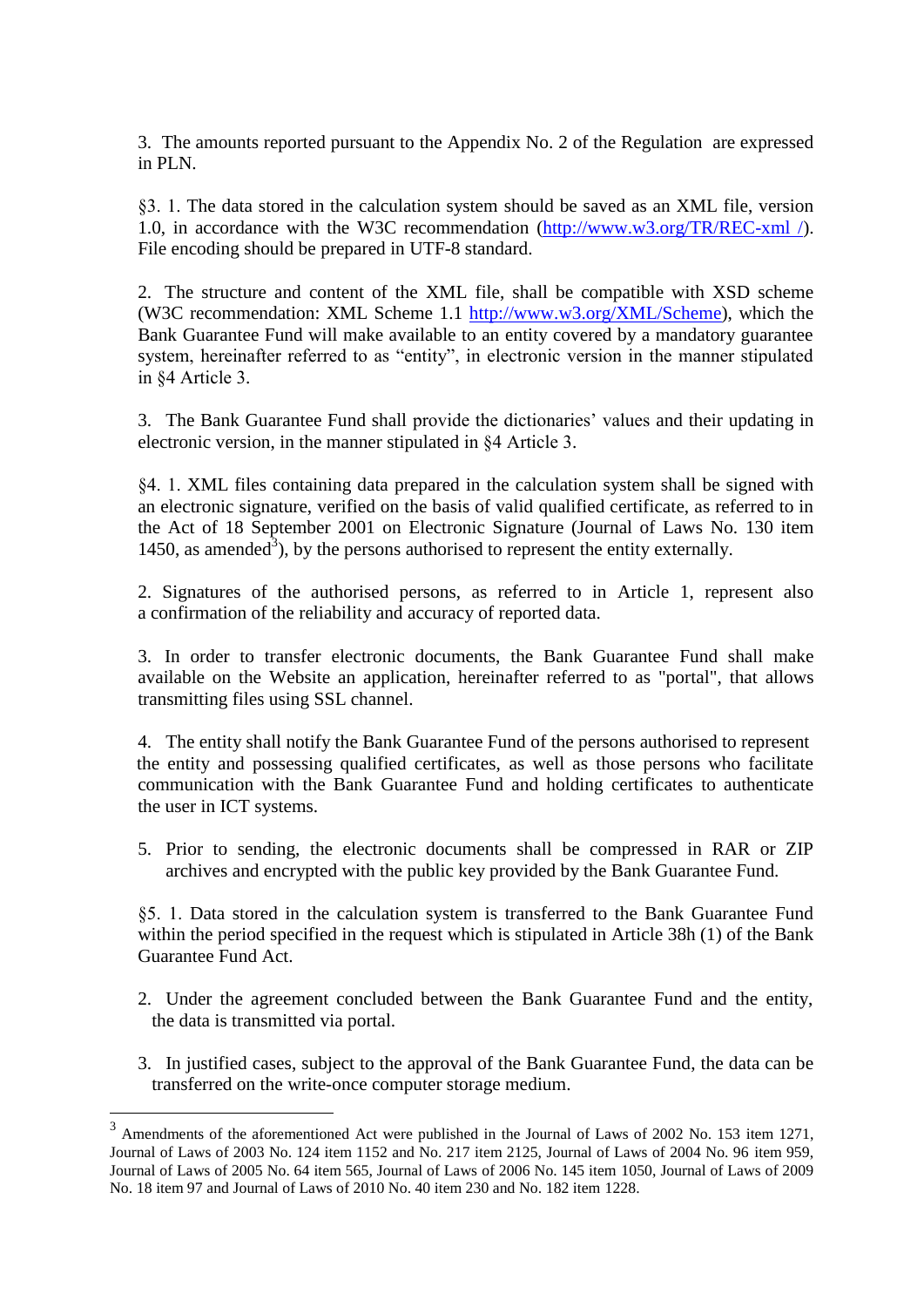§6. 1. Verification of data transferred to the Bank Guarantee Fund in the course of control stipulated in Article 38h (1) of the Act, shall be conducted in the headquarters of the Bank Guarantee Fund.

2. Verification, conducted by the Bank Guarantee Fund, referred to in Article 1 covers the assessment of correctness and completeness of data necessary to identify depositors and the amounts of guaranteed funds due them.

3. The entity is obliged to immediately provide the Bank Guarantee Fund with a clarification of transferred data.

4. The Bank Guarantee Fund shall immediately provide the entity with a written notification of data verification results.

§7. Verification of the data in the course of the control stipulated in Article 38g (3) of the Act, shall be conducted in the registered office of the entity and shall include, in particular, an assessment of the correctness of:

1) data stored in the calculation system on the basis of source documents possessed by the entity;

2) use by the entity the definitions of depositor and guaranteed funds, as specified in the Act.

§8.1. After the verification conducted by the Bank Guarantee Fund, referred to §7, the protocol shall be drawn up.

2. The protocol shall be signed, within 7 days from the date of submitting for signature, by the persons authorised to represent the entity externally.

§9. Within 14 days since the receipt of the information referred to in §6 Article 4, or since the date of protocol signing referred to in §8 Article 1, the entity shall notify in written the Bank Guarantee Fund about measures taken to remedy irregularities by the Bank Guarantee Fund.

§10. This Regulation shall enter into force after 3 days as from the day of its publication in the Journal of Laws.

Minister of Finance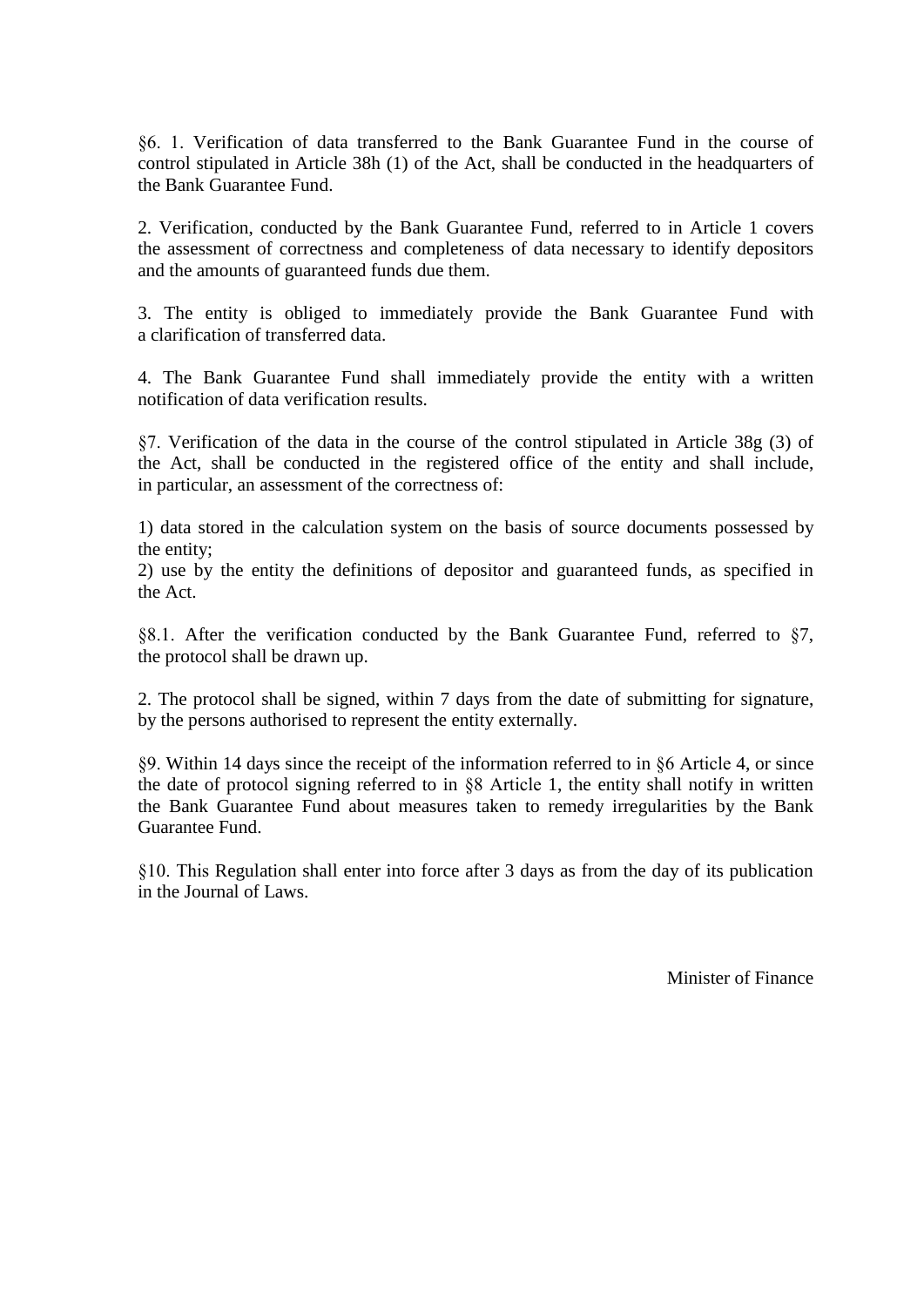Appendixes to the Regulation of the Minister of Finance of 27 January 2011 (item 132)

#### **Appendix No. 1**

### Minimal requirements to be met by the calculation system

1. The calculation system shall be either an independent logically unit or an independent application that implements exclusively the functions specified in the Bank Guarantee Fund Act of 14 December 1994.

- 2. The system shall include a full documentation specifying:
- a) system technical requirements,
- b) system installation and startup procedure,
- c) scope, structure and format of the inputs, outputs and intermediate data sets,
- d) input sources,
- e) definitions adopted for the construction of the calculation system,
- f) algorithms of all operations performed on the data,
- g) system user manual,
- h) system administration manual (principles),
- i) assumptions (scenarios) and the results of functional implementation tests and users acceptance tests,
- j) documentation of changes being implemented to the calculation system,
- k) data backup policy.
- 3. The calculation system shall be supplied with data via automatic interface.

4. If data supplying the calculation system are processed in relation to the source data before the system is supplied with, the system shall contain documentation describing these operations to the extent specified in subparagraph 2, points c-e.

5. The calculation system is a mission-critical application.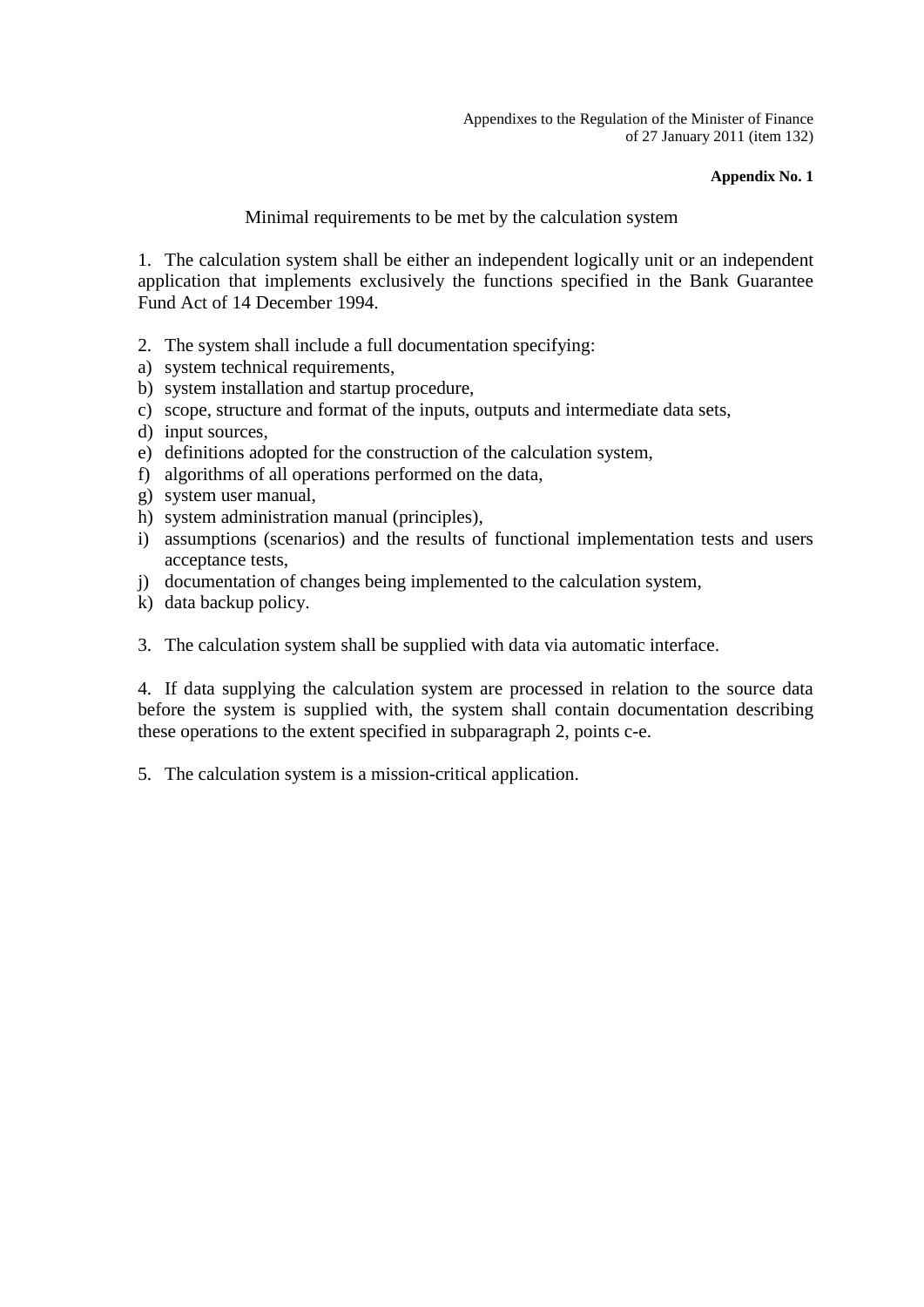**The Regulation of the Minister of Finance on the requirements for the calculation systems to be maintained by the entities covered by the mandatory guarantee system** 

*Appendix No. 2 The scope and structure of data stored in the calculation system*

|         | <b>Name</b>                       | <b>Description</b>                                                                              | <b>Type</b> | Data required 1)2) |
|---------|-----------------------------------|-------------------------------------------------------------------------------------------------|-------------|--------------------|
| Package |                                   | The list of deponents                                                                           |             |                    |
|         | Clients                           |                                                                                                 |             |                    |
|         | Client                            | Single Customer View (SCV)                                                                      |             |                    |
|         | <b>SCVID</b>                      | The unique ClientID assigned in the bank                                                        | xs:string   | ves                |
|         | ClientType                        | The parameter takes the dictionaries' values from<br>the dictionary "ClientType"                | xs:string   | ves                |
|         | Location                          | Location of bank's branch competent for the client                                              | xs:string   | yes                |
|         | Bank'sBranch                      | The name of bank's branch competent for the client                                              | xs:string   | ves                |
|         | <b>ClientStatus</b>               | The parameter takes the dictionaries' values from<br>the dictionary "ClientStatus"              | xs:string   | ves                |
|         | <b>BusinessBreakdownStructure</b> | The parameter takes the dictionaries' value from the<br>dictionary "BusinessBreakdownStructure" | xs:string   | ves                |
|         | Resident                          | Resident=1; non-resident=0                                                                      | xs:boolean  | ves                |
|         | Details                           |                                                                                                 |             | ves                |
|         | Legal address of<br>residence     | Client legal address of residance or client business<br>address                                 |             | ves                |
|         | StreetNo.                         | Street name, building No., flat No.                                                             | xs:string   | ves                |
|         | Town                              | Town                                                                                            | xs:string   | ves                |
|         | Postcode                          | Postalcode                                                                                      | xs:string   | ves if Resident=1  |
|         | Country                           | Country                                                                                         | xs:string   | yes if Resident=0  |
|         | <b>Contact Address</b>            | Data on client's contact address                                                                | xs:string   | no                 |
|         | StreetNo.                         | Street name, building No., flat No.                                                             | xs:string   | no                 |
|         | Town                              | Town                                                                                            | xs:string   | no                 |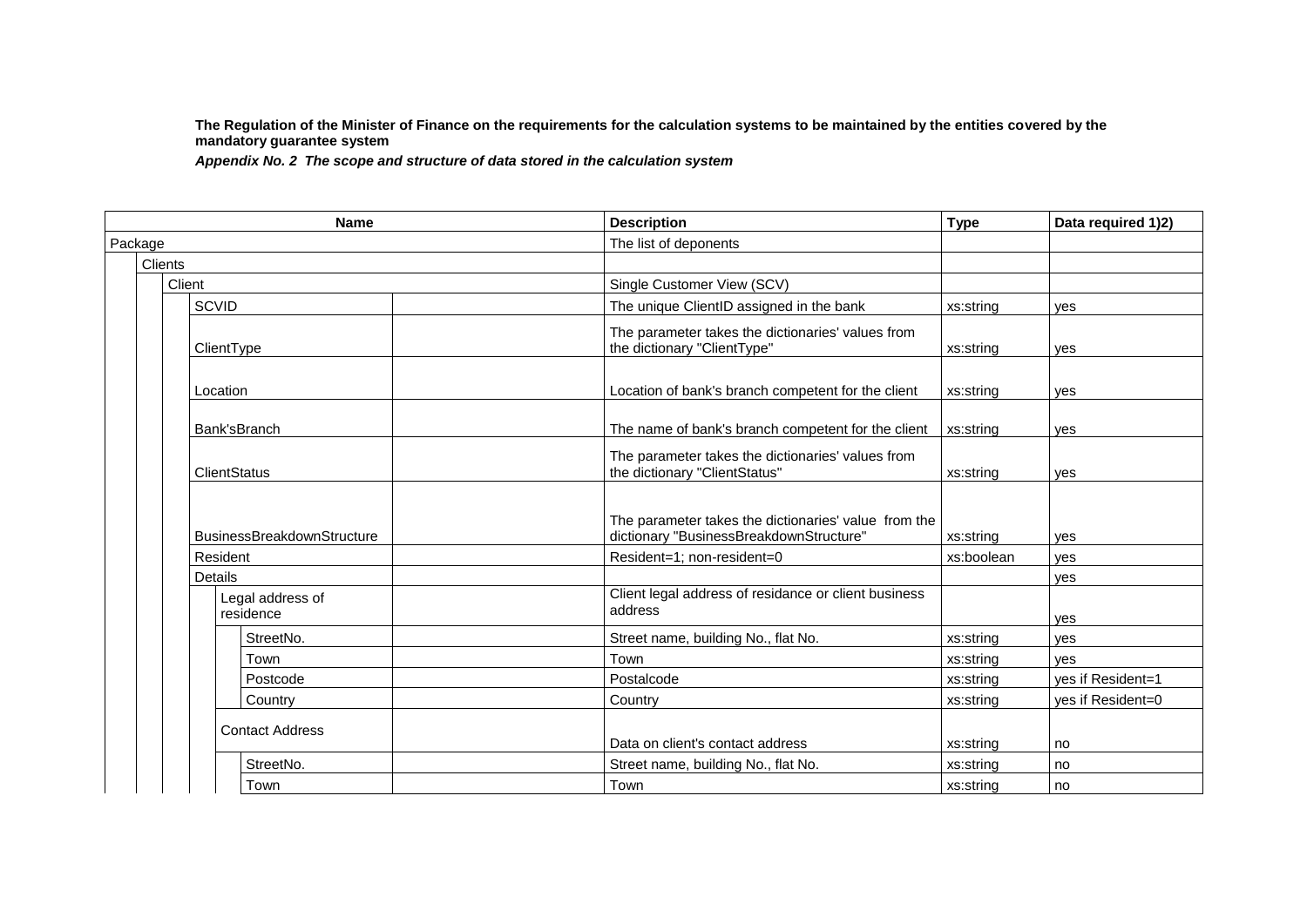| Postalcode              | Postalcode                                                                                                                                                                    | xs:string | ves if Resident=1                                            |
|-------------------------|-------------------------------------------------------------------------------------------------------------------------------------------------------------------------------|-----------|--------------------------------------------------------------|
| Country                 | Country                                                                                                                                                                       | xs:string | yes if Resident=0                                            |
| Email                   | email address                                                                                                                                                                 | xs:string | no                                                           |
| Phones                  |                                                                                                                                                                               |           |                                                              |
| Phone                   | Phone number                                                                                                                                                                  | xs:string | no                                                           |
|                         |                                                                                                                                                                               |           |                                                              |
| Personal data           | Client personal data                                                                                                                                                          | xs:string | ves                                                          |
| <b>PESEL</b>            | Personal number PESEL                                                                                                                                                         | xs:string | yes if "ClientType"=OF<br>(an individual) and<br>Resident=1  |
| Family name             | Family name or client business name                                                                                                                                           | xs:string | ves                                                          |
| Name                    | First name                                                                                                                                                                    | xs:string | yes if ClientType=OF                                         |
| Name 2                  | Middle name                                                                                                                                                                   | xs:string | no                                                           |
| Place of birth          | Place of birth                                                                                                                                                                | xs:string | no                                                           |
| Date of birth           | Date of birth                                                                                                                                                                 | xs:date   | yes if ClientType=OF                                         |
| Mother's maiden<br>name | Mother's maiden name                                                                                                                                                          | xs:string | no                                                           |
| Father's name           | Father's name                                                                                                                                                                 | xs:string | no                                                           |
| Mother's name           | Mother's name                                                                                                                                                                 | xs:string | no                                                           |
| <b>KRS</b>              | National Court Register Number; a legal person<br>(OP) in the process of formation should be identified<br>as "0000000000".                                                   | xs:string | no                                                           |
| <b>REGON</b>            | Number of the National Official Business Register<br>REGON; a legal person (OP) or business unit (JO)<br>in the process of formation should be identified as<br>"0000000000". | xs:string | yes if (ClientType=OP<br>or ClientType=JO) and<br>Resident=1 |
| Documents               | Data on client identification documents.                                                                                                                                      | xs:string | yes if ClientType=OF                                         |
|                         |                                                                                                                                                                               |           |                                                              |
| Document                |                                                                                                                                                                               | xs:string | yes if ClientType=OF                                         |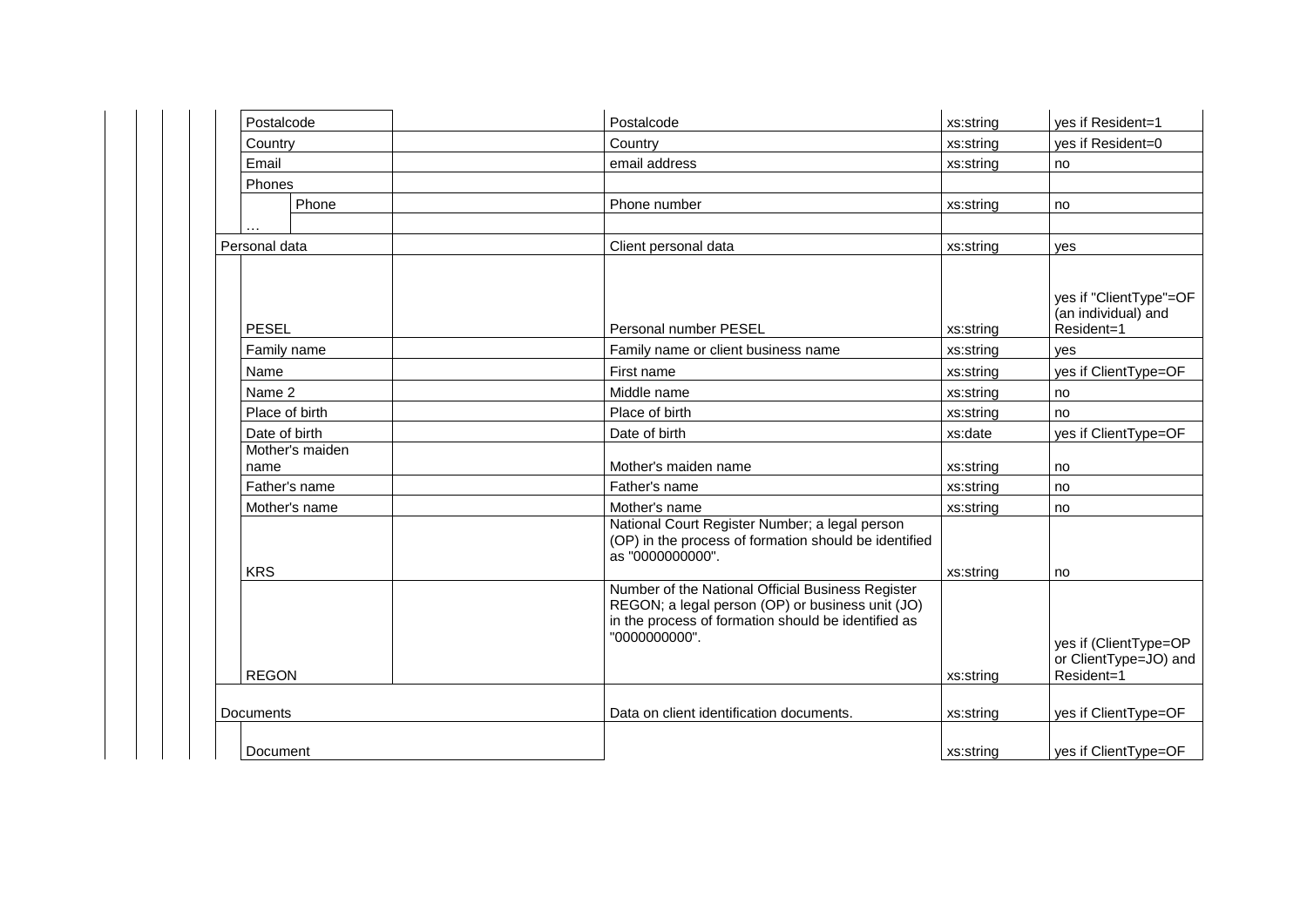|          | DocumentType                                                                              | The parameter takes the dictionaries' values from<br>the dictionary "DocumentType"                                                                                          | xs:string  | yes if ClientType=OF                                             |
|----------|-------------------------------------------------------------------------------------------|-----------------------------------------------------------------------------------------------------------------------------------------------------------------------------|------------|------------------------------------------------------------------|
|          |                                                                                           |                                                                                                                                                                             |            | yes if ClientType=OF<br>and<br>DocumentType≠OM<br>(OM - a minor) |
|          | Number                                                                                    | ID serial number                                                                                                                                                            | xs:string  |                                                                  |
|          |                                                                                           |                                                                                                                                                                             | xs:string  |                                                                  |
| Comments |                                                                                           | Additional information on client                                                                                                                                            | xs:string  | no                                                               |
| Claims   |                                                                                           | Data on client claims                                                                                                                                                       |            | yes                                                              |
| Claim    |                                                                                           |                                                                                                                                                                             |            | yes                                                              |
|          | Account number                                                                            | Account number                                                                                                                                                              | xs:string  | ves                                                              |
|          | Amount                                                                                    | Claim amount                                                                                                                                                                | srg:money  | yes                                                              |
|          |                                                                                           | The amount stipulated in Art. 56 (1) of The Banking<br>Act                                                                                                                  |            |                                                                  |
|          | The amount specified in an<br>instruction concerning the<br>deposit in the event of death |                                                                                                                                                                             | srg:money  | yes                                                              |
|          | <b>Individual Retirement Account</b><br>Withdrawals                                       | Meeting the condition specified in Art. 34 (1) or Art.<br>34a (1) of The Act on Individual Retirement<br>Accounts and individual pension security accounts<br>Yes=1; $No=0$ |            |                                                                  |
|          |                                                                                           |                                                                                                                                                                             | xs:boolean | ves                                                              |
|          | Interests                                                                                 | Interests calculated in accordance with Art. 23 (1) of<br>The Bank Guarantee Fund Act                                                                                       |            |                                                                  |
|          |                                                                                           |                                                                                                                                                                             | srg:money  | yes                                                              |
|          | Comments                                                                                  | Additional information on claims                                                                                                                                            | xs:string  | no                                                               |
|          |                                                                                           | Funds blocked on an account in accordance with<br>Art. 26s (1) of the Bank Guarantee Fund Act Yes=1;<br>$No = 0$                                                            |            |                                                                  |
|          | <b>BlockedFunds</b>                                                                       |                                                                                                                                                                             | xs:boolean | yes                                                              |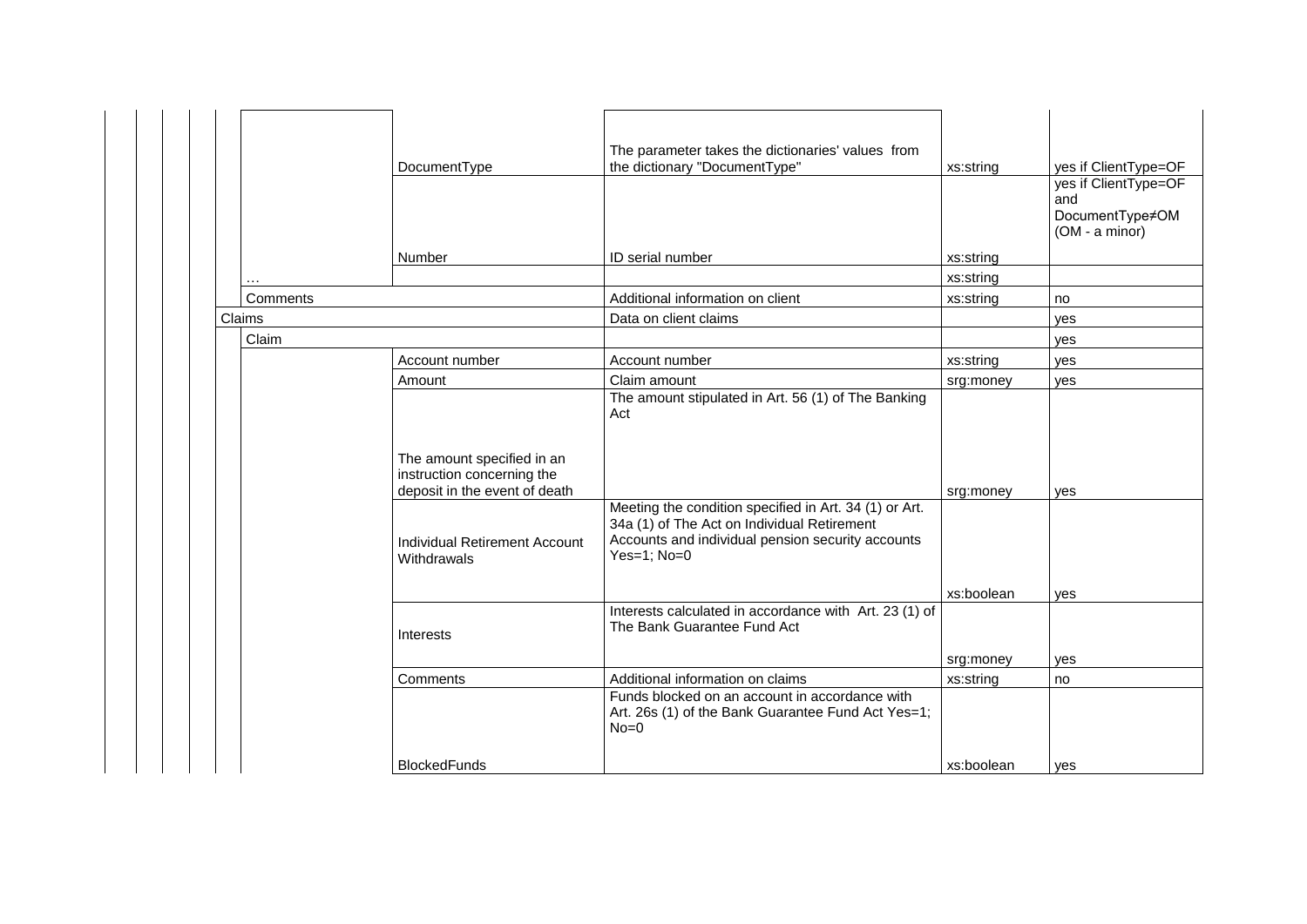|  |                       |                |                                                                                       | Funds on an account that are not benefited from the<br>protection of the guaranteed funds in accordance<br>with Art. 26s (2) of the Bank Guarantee Fund Act.                                                                                                                         |           |     |
|--|-----------------------|----------------|---------------------------------------------------------------------------------------|--------------------------------------------------------------------------------------------------------------------------------------------------------------------------------------------------------------------------------------------------------------------------------------|-----------|-----|
|  |                       |                | The amount of lost                                                                    |                                                                                                                                                                                                                                                                                      | srg:money | yes |
|  |                       |                |                                                                                       | Part of the claim and interest corresponding to the<br>value of client's participation in the joint account                                                                                                                                                                          |           |     |
|  |                       |                | The amount of participation                                                           |                                                                                                                                                                                                                                                                                      | srg:money | yes |
|  |                       |                | ClaimStatus                                                                           | The parameter takes the dictionaries' values from<br>the dictionary "ClaimStatus"                                                                                                                                                                                                    | xs:string | yes |
|  |                       |                | ProductStructure                                                                      | The parameter takes the dictionaries' values from<br>the dictionary "ProductStructure"                                                                                                                                                                                               | xs:string | yes |
|  | Guaranteed amounts    |                |                                                                                       |                                                                                                                                                                                                                                                                                      |           |     |
|  |                       |                | The amount of funds<br>guaranteed by the guarantee<br>system                          | The amount of funds guaranteed by the guarantee<br>system which is calculated in accordance with the<br>Bank Guarantee Fund Act, including:                                                                                                                                          |           |     |
|  |                       |                |                                                                                       |                                                                                                                                                                                                                                                                                      | srg:money | ves |
|  |                       |                | The amount of funds on the<br>individual retirement account<br>(IKE)                  | The amount of funds guaranteed by the guarantee<br>system under the individual retirement accounts<br>(IKE) and individual pension security accounts<br>(IKZE) which is calculated in accordance with the<br>Bank Guarantee Fund Act, in particular with Art. 26d<br>(2) of the Act. |           |     |
|  |                       |                |                                                                                       |                                                                                                                                                                                                                                                                                      | srg:money | yes |
|  |                       |                | The amount of funds<br>guaranteed by the guarantee<br>system under the trust accounts | The amount of funds guaranteed by the guarantee<br>system under the trust accounts which is calculated<br>in accordance with the Bank Guarantee Fund Act,<br>especially with Art. 26d (2) of the Act.                                                                                | srg:money | ves |
|  |                       |                |                                                                                       |                                                                                                                                                                                                                                                                                      |           |     |
|  | The amount of seizure |                |                                                                                       | The amount of seizure under a writ of execution                                                                                                                                                                                                                                      | srg:money | yes |
|  |                       | General ledger |                                                                                       |                                                                                                                                                                                                                                                                                      |           | ves |
|  |                       | Aggregates     |                                                                                       |                                                                                                                                                                                                                                                                                      |           | yes |
|  |                       | Aggregate      |                                                                                       | Aggregated item in general ledger                                                                                                                                                                                                                                                    |           | yes |